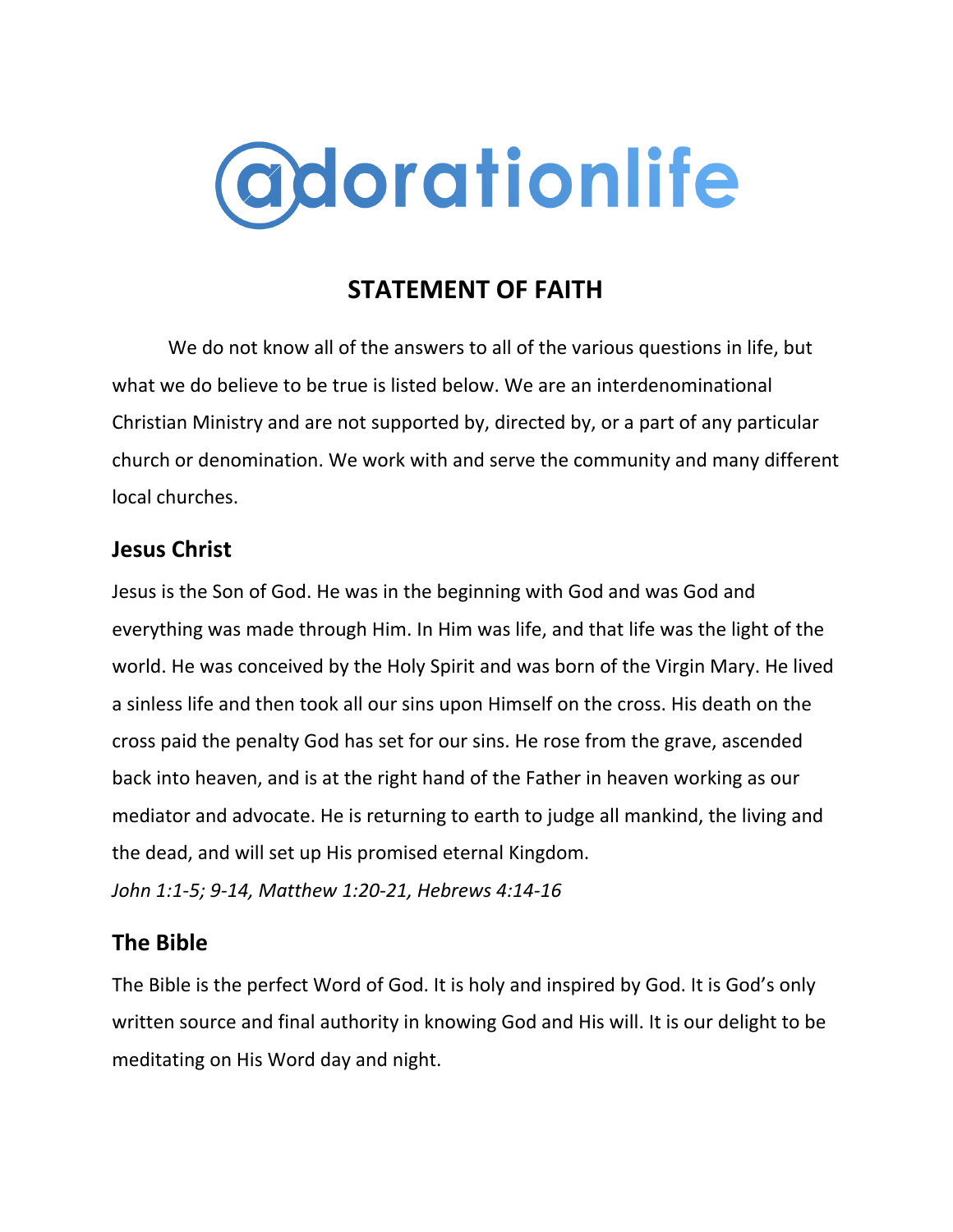*2 Timothy 3:15-16, Psalm 119:9-16*

# **The Church**

The church is the Body of Christ, a temple made to honor God, which is being built with believers saved by grace through faith in Jesus, through the Holy Spirit, with Jesus Christ as the chief cornerstone and foundation. The church today is best seen working together in local congregations in every community, committing themselves to sharing the good news of Jesus Christ locally, but also serving as one Global Body with the purpose of seeing every nation, tribe, and tongue reached with the good news of Jesus Christ as Savior and Lord.

*Isaiah 28:16-19, Matthew 21:42, Romans 12:4-5, Ephesians 2:11-22; 5:25, 1 Corinthians 12:12-20, 1 Peter 2:4-6*

## **The Trinity**

There is one God, eternally revealed in three persons – The Father, The Son and The Holy Spirit.

*Matthew 28:19*

## **The Holy Spirit**

Every Christian is born again by the power of the Holy Spirit. Every Christian possesses the Holy Spirit as God's redeeming presence and regenerating power in their life. Every Christian should seek daily to be filled and led by the Holy Spirit. *John 3:3-8; 14:26, Acts 2:38; 15:8, 1 Corinthians 6:19, Ephesians 5:25*

#### **Sin**

Every person everywhere is separated from God and will face the judgment of a holy and just God because of sin. Sin is man's natural inclination is to live in defiance of God and His moral law. Persons everywhere need to repent of sin and enter a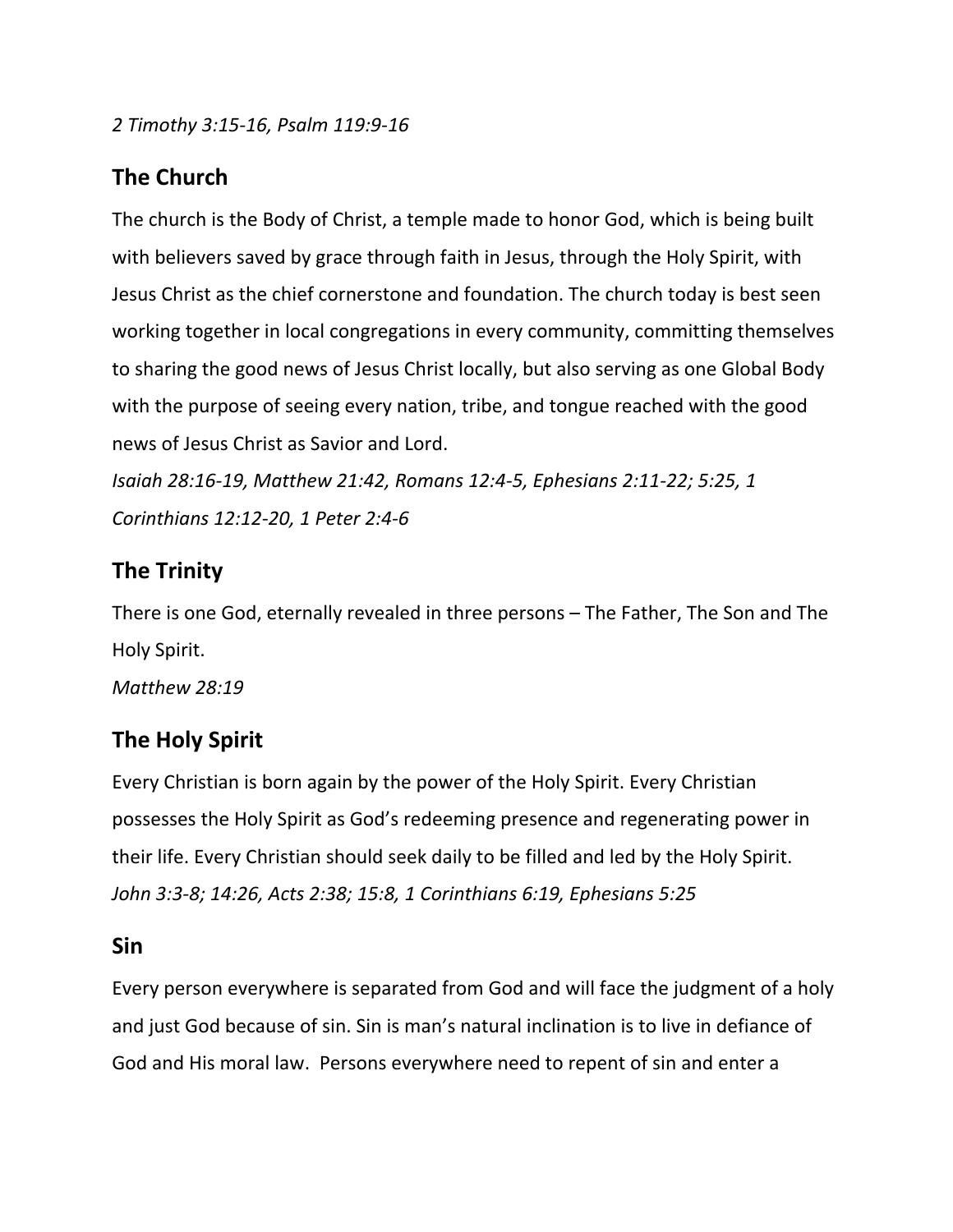redemptive relationship with Jesus Christ, which is humanity's only satisfactory atonement.

*Romans 3:23, Romans 6:23, Hebrews 9:27, Matthew 4:17, Jeremiah 17:9*

# **Salvation**

A person is saved by grace, a gift undeserved, through faith in Jesus Christ alone and to repent of sin and have complete surrender to Him as Savior and Lord. This, God's love and forgiveness, is demonstrated and offered to every person, by God, only through His Son, Jesus Christ, who shed His blood for our sin on the cross of Calvary. Jesus Christ is the only way of salvation and restoration, there are no other gods. *Romans 6:23, John 14:6, 1 Peter 1:18-21, Ephesians 1:7, 2:1-10, Matthew 4:17*

## **Hell**

Hell is a real place created for the Devil and his demons. All people who die without Christ will also be condemned to hell for eternity.

*Matthew 10:28, 2 Peter 2:4*

# **Discipleship**

Every Christian is to be transformed into the likeness of Jesus Christ which is God's design and desire for their destiny.

*Romans 8:28-29, 1 Corinthians 7:1*

# **Missions**

Every Christian must dedicate themselves to serve Jesus Christ. We must submit to His authority over our lives and to His purpose in our lives.

*Matthew 6:24; 16:24, James 4:7*

# **Ministry**